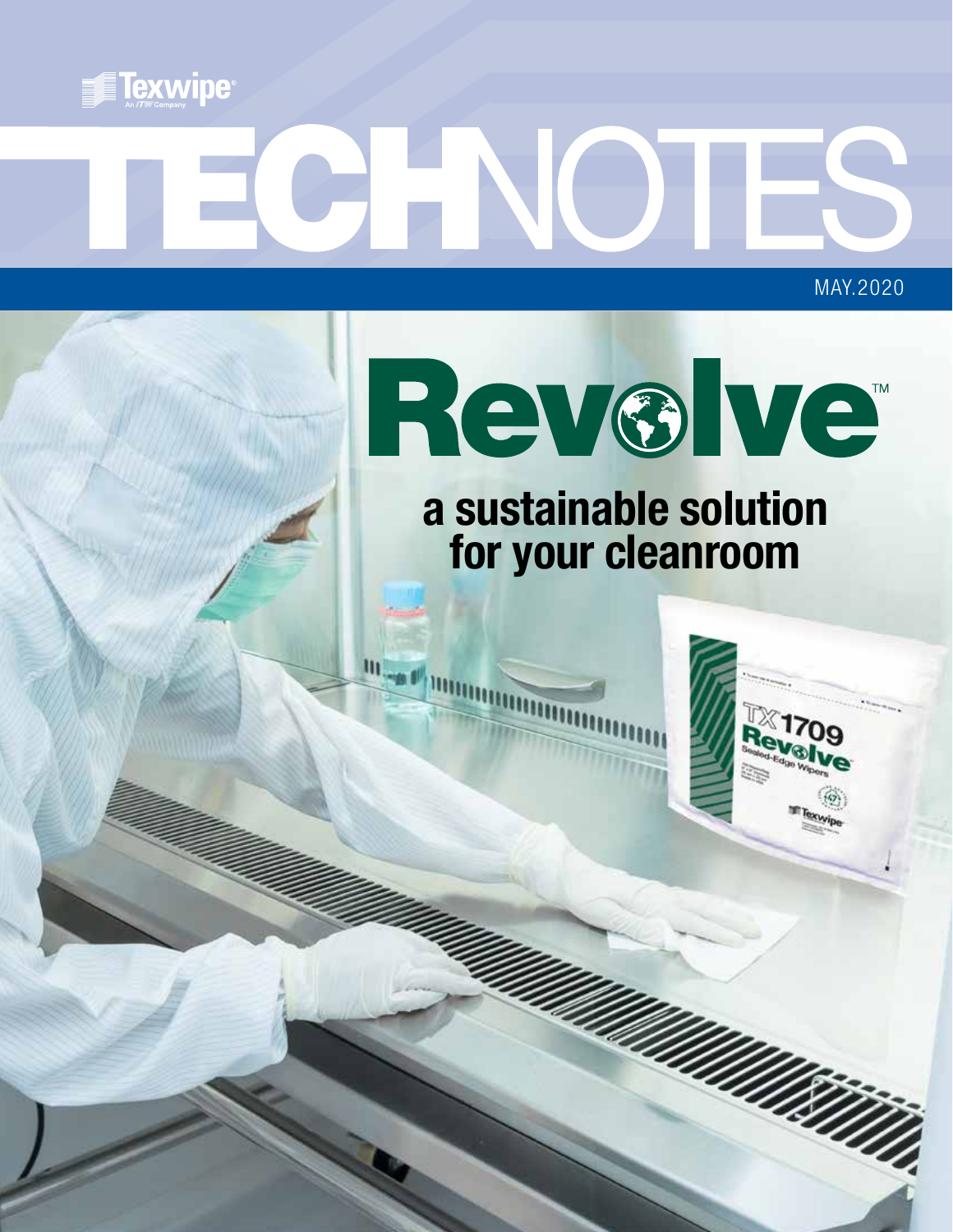#### **About Texwipe Contents**

Texwipe's commitment to innovation, leadership and quality in cleanroom consumable products spans more than fifty-five years. We invest in technology to respond to our customers' evolving needs in contamination control.

#### Texwipe's Core Values are:

- Innovation Texwipe pioneers the latest technologies to provide innovation in contamination control products and processes.
- Quality Texwipe product quality is maintained by the most advanced testing and quality control standards in the industry.
- Technology Leadership Texwipe leads our industry in testing metrology, methods and processes to reduce contamination.

Throughout Texwipe's global operations, we support our customers with products designed to exceed the requirements for cleanroom consumable products. Our highly professional team will help you select and develop products



 $\mathbf{V}$   $\mathbf{V}$ 

| How Revolve™ is Made 4                                                       |
|------------------------------------------------------------------------------|
| How Revolve <sup><math>m</math></sup> Helps the Envrionment 5                |
| The Revolve <sup>™</sup> Difference 7                                        |
| How Revolve <sup>™</sup> May Impact Your<br>Company's Sustainability Goals 8 |
| Revolve <sup>™</sup> Production Offering. 9                                  |



[texwipe.com](http://www.texwipe.com)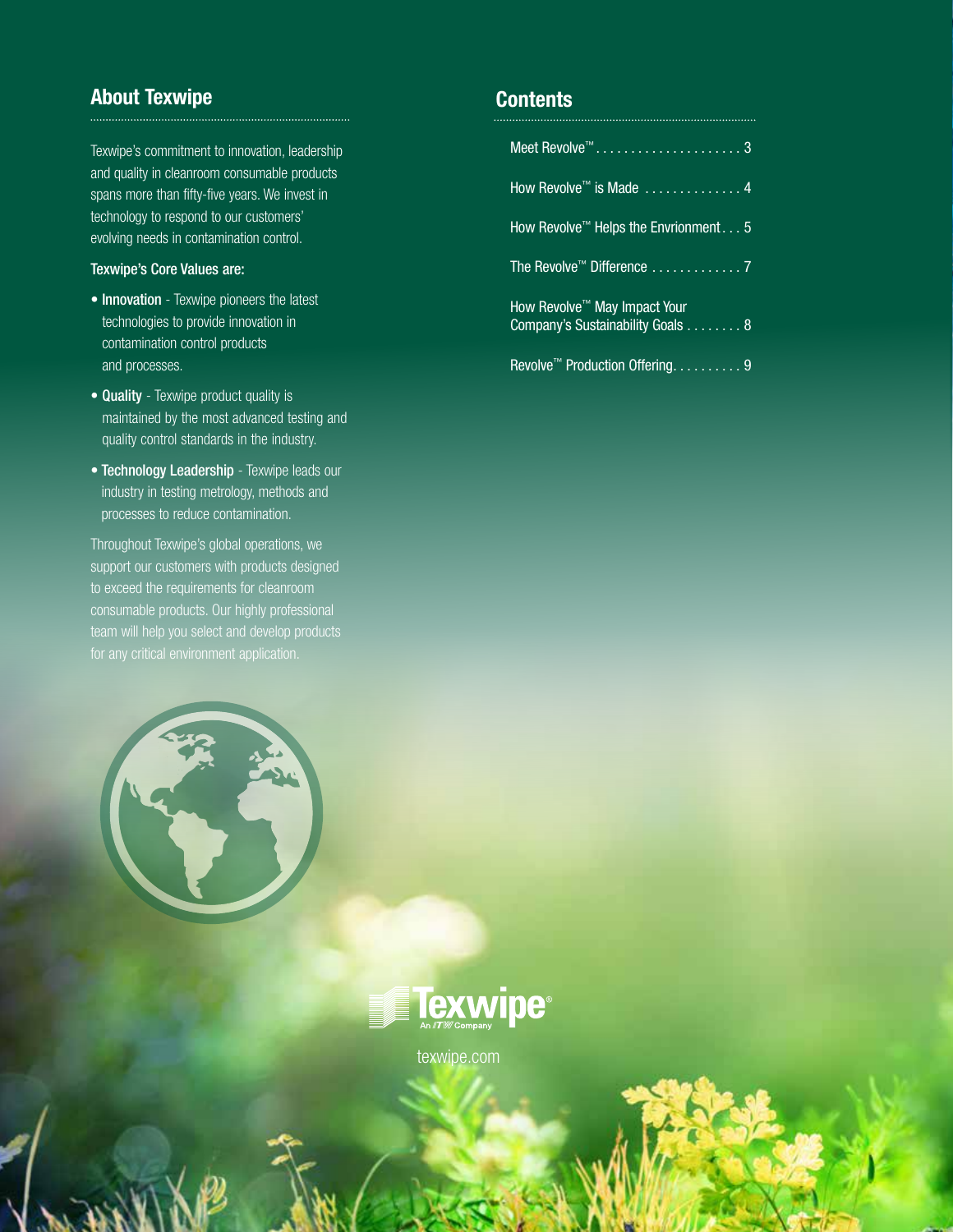#### **an innovation in the cleanroom industry**

**The Revolve™ line of cleanroom products by Texwipe® (patent pending) is an evolutionary innovation in the way polyester wipers are manufactured.** 

**Meet**

Polyester (commonly referred to as PET) was first introduced to the consumer in 1951. Texwipe introduced one of the first knit polyester wipers, AlphaWipe®, to the cleanroom industry in 1982.

Since then, polyester has been accepted as the cleanest yarn used to make wipers, swabs and mops for controlled and cleanroom environments due to its outstanding performance characteristics.

Until the introduction of the Revolve<sup>™</sup> line of wipers, the polyester yarn has always been manufactured from virgin material. In contrast, the Revolve™ line of cleanroom wipers is made from post-consumer polyester yarn (also referred to as rPET) made by upcycling polyester water bottles.

Texwipe did extensive research on the performance characteristics of rPET-made polyester compared to virgin polyester material. The rPET materials were processed through Texwipe's manufacturing lines and demonstrated equivalent properties as virgin material.

With these results, a new line of products was born, culminating in the launch of Revolve™ products.

www.texwipe.com | 300 Miles

[texwipe.com/revolve](http://www.texwipe.com/revolve)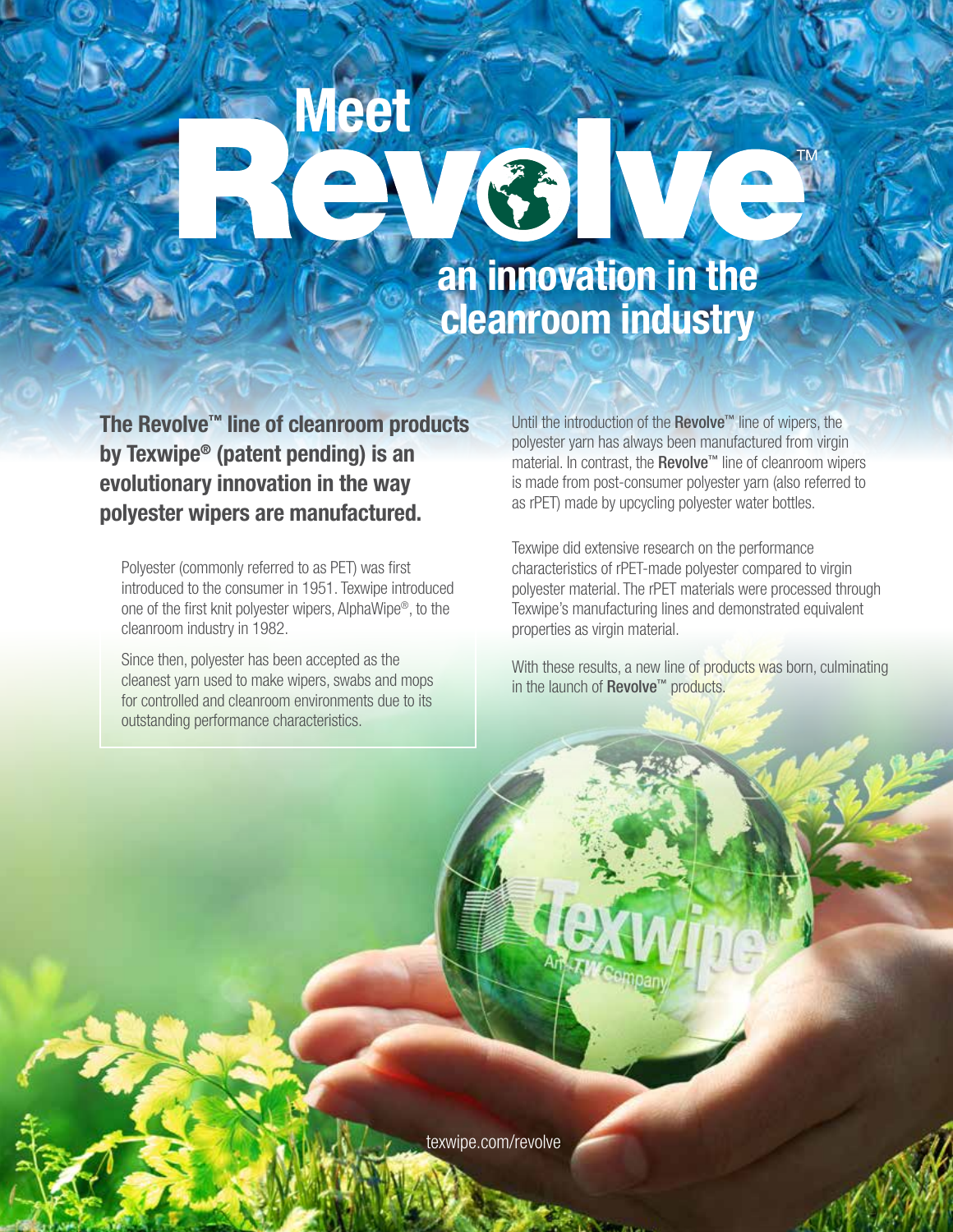### How Revolve™ is Made

<span id="page-3-0"></span>The polyester yarn used to make **Revolve™** products is dervied from post-consumer bottles. The bottles are collected and sent to the recycling center where they are sorted, cleaned, ground, repolymerized into chip, and extruded to make the REPREVE™ yarn. Texwipe uses the REPREVE™ yarn to make the wiper fabric and then further cleans it to meet Texwipe's standards for the cleanroom industry.

Using the upcycled yarn substantially reduces the consumption of natural resources and thus lessen the carbon footprint. This process is shown in Figure 1.

**Upcycle** - to recycle something in such a way that the resulting product is of a higher value than the original item.

*Figure 1. Revolve™ manufacturing process.*

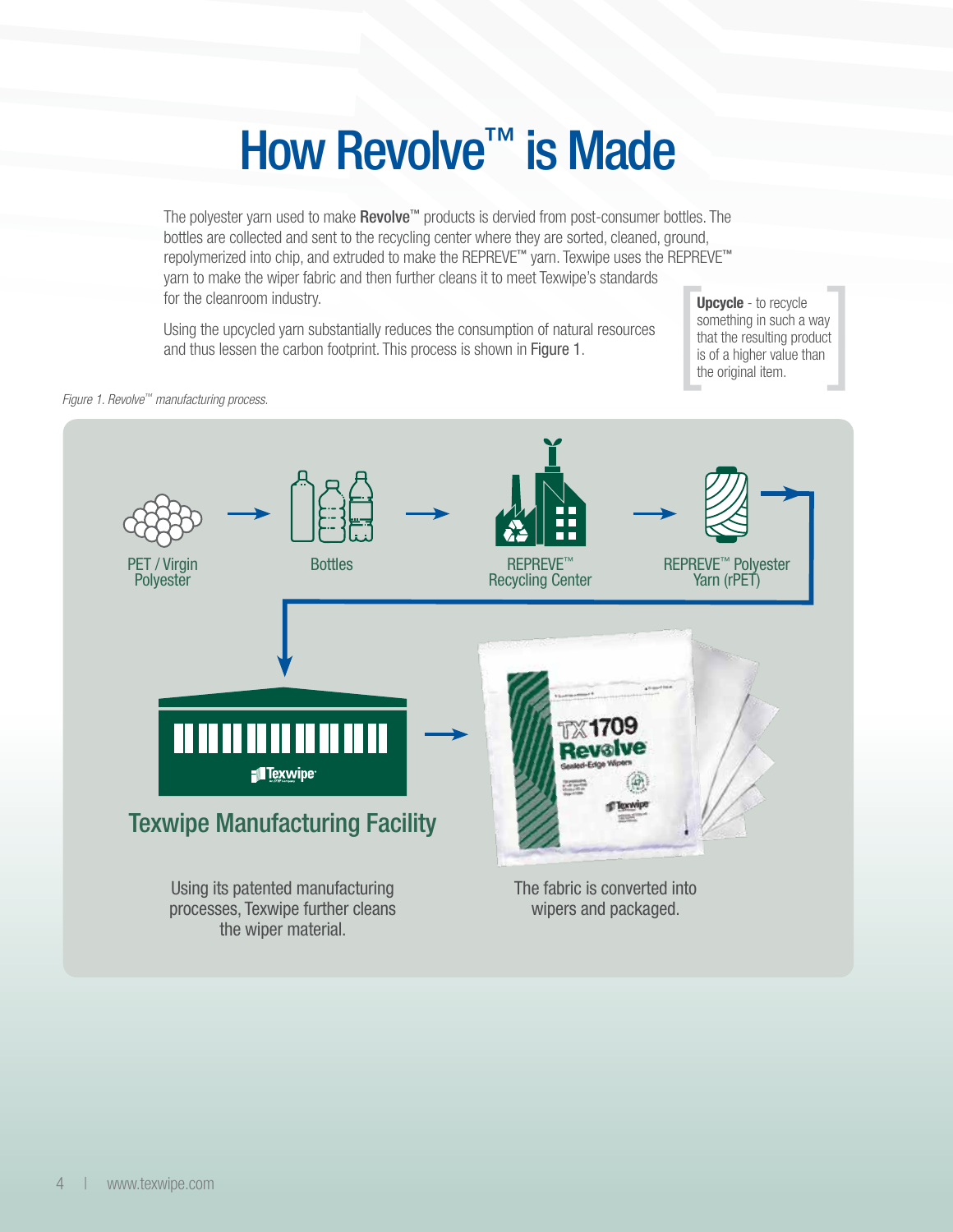### How Revolve<sup>™</sup> Helps the Environment

Being upcycled polyester, Revolve<sup>™</sup> contributes to the global effort to reduce landfill waste and natural resource use. Diverting discarded bottles to make yarn and, ultimately, fabric, reduces landfill waste, soil contamination, air, and water pollution.



*Figure 2. Indication of number of water bottles used to make bag of wipers*



Every bag of Revolve<sup>™</sup> product indicates the number of bottles used to make it (Figure 2).

For example, 47 water bottles are required to make one bag of TX1709 wipers. The number of bottles may seem large but that is because there is not much polyester in a bottle to be made into yarn.

Also, Texwipe does not add any other types of yarn into the fabric.

The Revolve™ wipers are made using upcycled polyester yarn only.

[texwipe.com/revolve](http://www.texwipe.com/revolve)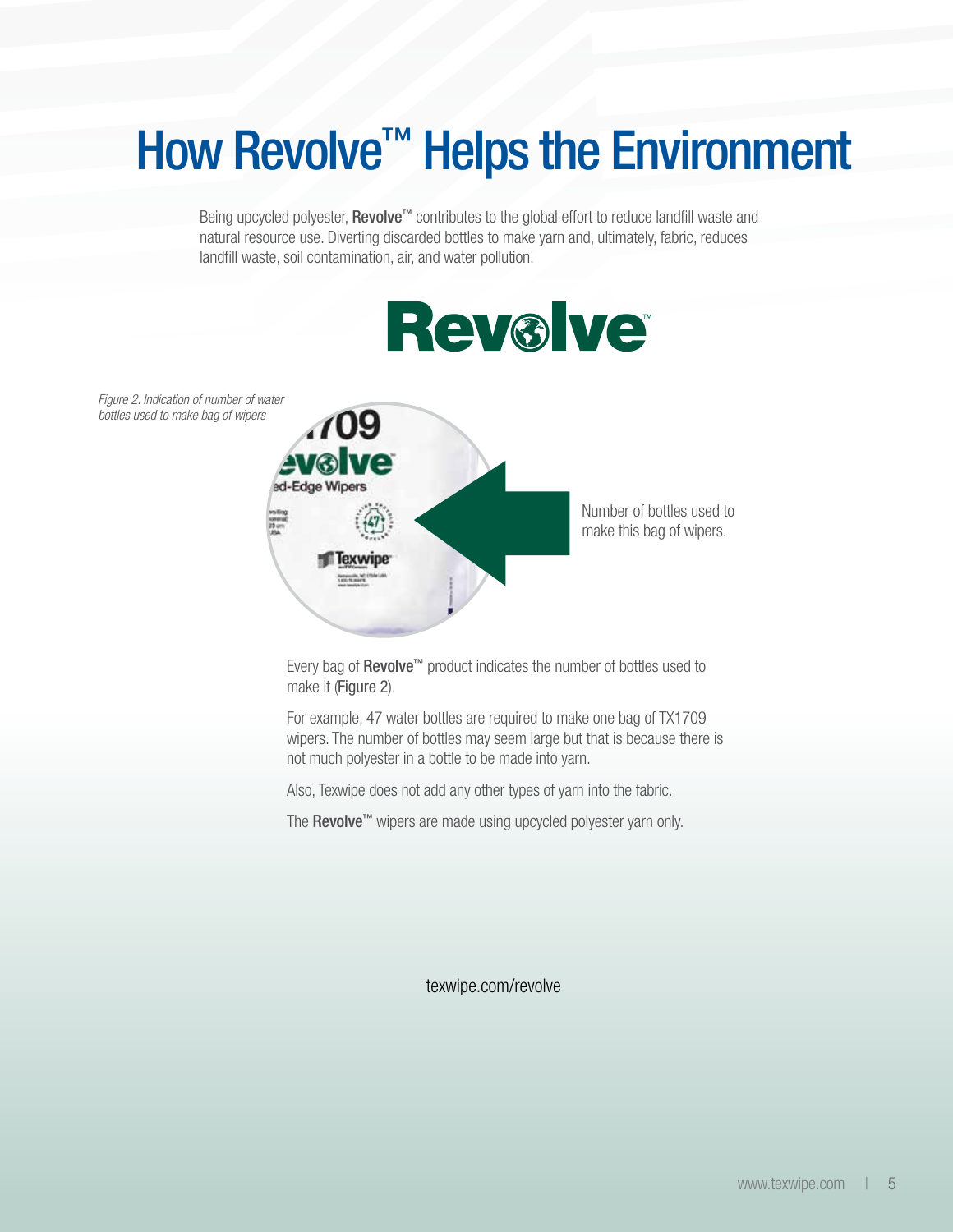## <span id="page-5-0"></span>Rev®lve





100 Wipers/Bag  $9" \times 9"$  (nominal) 23 cm x 23 cm Made in USA



▲ To open lift here ▲



6 | [www.texwipe.com](http://www.texwipe.com)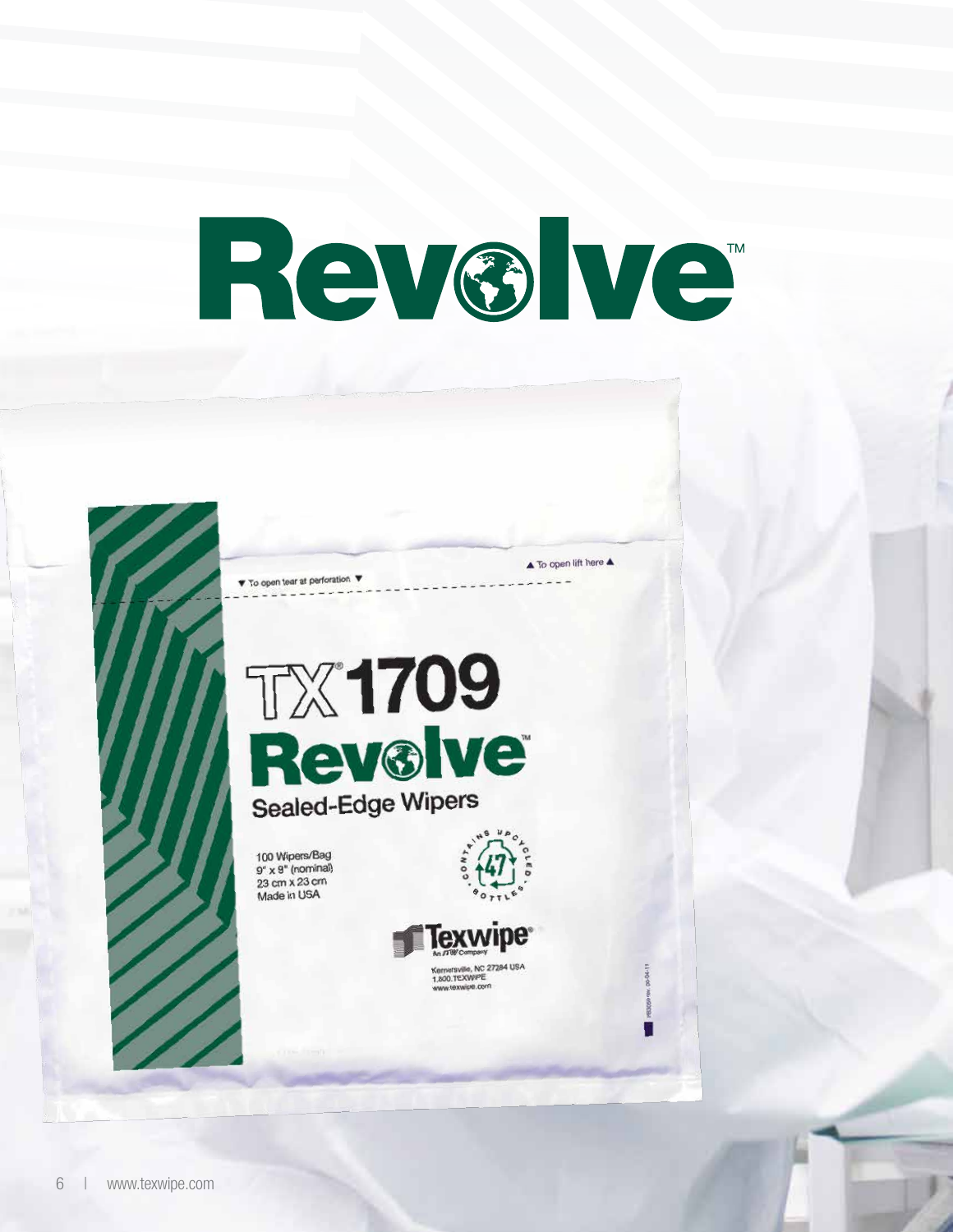### The Revolve<sup>™</sup> Difference

The most obvious difference between a Revolve™ wiper/mop and a wiper/ mop made from virgin PET is the color. The re-polymerization process makes the color a little less bright compared to virgin PET. Texwipe could have overcome this by introducing other additives to have the color closer match virgin PET. Rather, we chose not to introduce additives as they are potential contaminants which may be detrimental to the cleanroom industry.

Texwipe's expertise in cleanroom consumable products design and manufacturing ensures that products made from rPET have the equivalent performance and contamination characteristics to those made from virgin PET.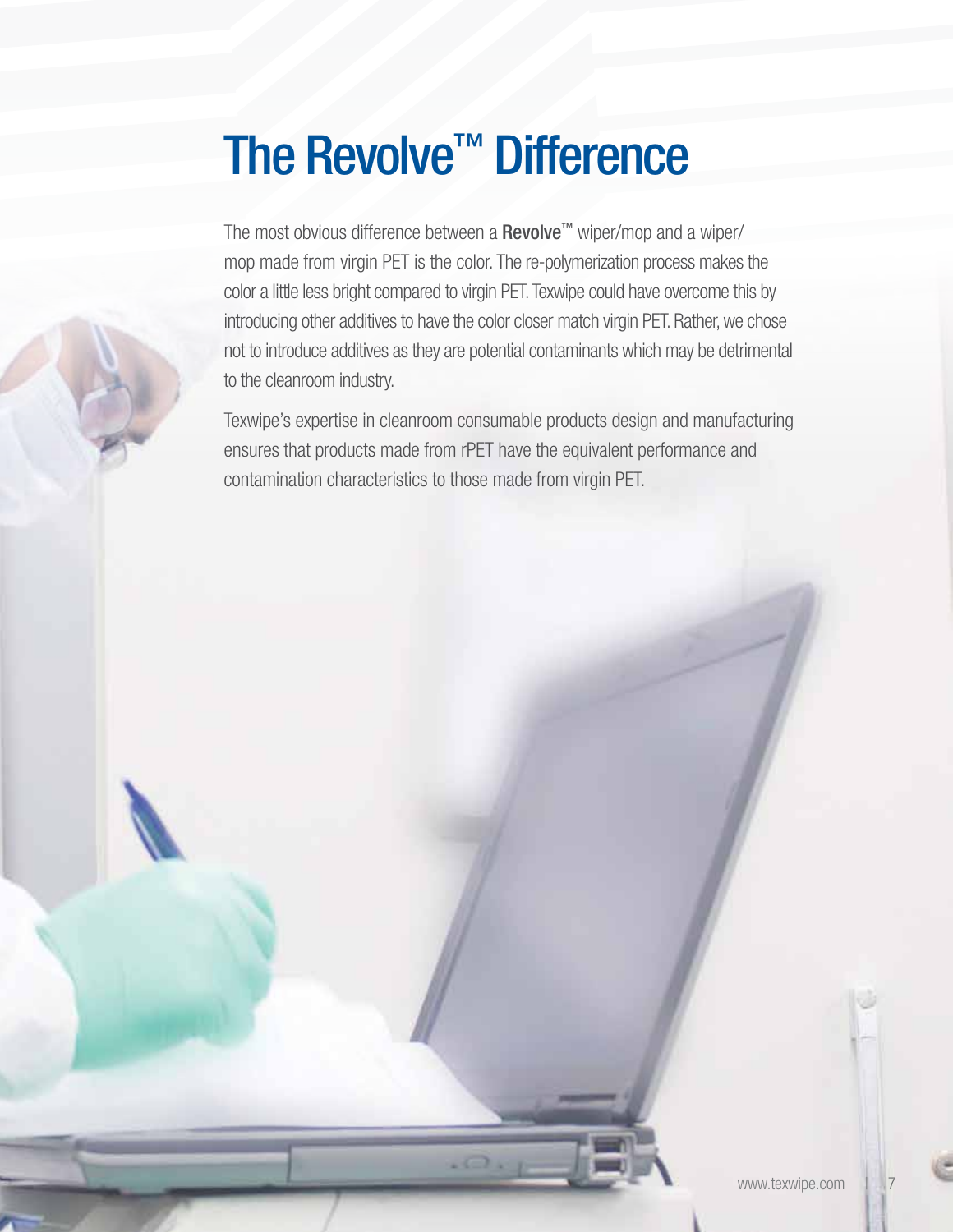#### <span id="page-7-0"></span>How Revolve<sup>™</sup> May Impact Your Company's Sustainability Goals

As part of of the EPA's Reduce, Reuse and Recycle sustainability program [\(www.epa.gov/recycle](http://www.epa.gov/recycle)), bottles made from virgin polyester are reused and upcycled through the REPREVE® recycling process to make the yarn used in the Revolve™ products, keeping these bottles from undergoing disposal in landfills. The polyester yarn is used one more time compared to normal practice. As part of the **Revolve™** products, the number of drink bottles that were upcycled to make each bag of wipers or mop product will be marked on the bag. (Table 1)

*Table 1: Chart detailing the number of upcycled bottles per bag of wipers or mop product and the GHG savings. The GHG savings are related to the wiper's basis weight and size.* 

| <b>Product SKU</b>  | <b>Upcycled</b><br><b>Bottles/Bag</b> | <b>GHG Savings</b><br>(Lbs. CO <sub>2</sub> /bag<br>of product) |  |
|---------------------|---------------------------------------|-----------------------------------------------------------------|--|
| <b>Wipers</b>       |                                       |                                                                 |  |
| TX1704              | 10                                    | 1.65                                                            |  |
| <b>TX1704P</b>      | 5                                     | 0.83                                                            |  |
| STX1704             | 5                                     | 1.65                                                            |  |
| <b>STX1704P</b>     | 5                                     | 0.83                                                            |  |
| <b>TX1709</b>       | 47                                    | 3.85                                                            |  |
| <b>TX1709P</b>      | 23                                    | 1.93                                                            |  |
| STX1709             | 12                                    | 3.85                                                            |  |
| <b>STX1709P</b>     | 23                                    | 1.93                                                            |  |
| <b>TX1712</b>       | 70                                    | 5.78                                                            |  |
| <b>TX1712P</b>      | 35                                    | 2.89                                                            |  |
| STX1712             | 17                                    | 5.78                                                            |  |
| <b>STX1712P</b>     | 35                                    | 2.89                                                            |  |
| <b>Mop Products</b> |                                       |                                                                 |  |
| TX1720              | 3                                     | 0.41                                                            |  |
| STX1720             | 3                                     | 0.41                                                            |  |
| <b>TX1721</b>       | 13                                    | 1.10                                                            |  |
| STX1721             | 13                                    | 1.10                                                            |  |
| <b>TX1722</b>       | 17                                    | 1.38                                                            |  |
| <b>STX1722</b>      | 17                                    | 1.38                                                            |  |

Currently, the technology does not yet exist to enable the used Revolve™ products to be recycled to make the process truly circular; however, the polyester polymer has been used one more time compared to normal practice, saving on energy usage, water usage and Green House Gases (GHG) emissions. Spent wipers and mops must undergo the usual disposal process because of the contaminants that have been introduced during use.

Innovation surrounds us and the Revolve™ products are no different. The Revolve™ line of products extends the trusted assurance of Texwipe® performance to meet your critical cleaning needs.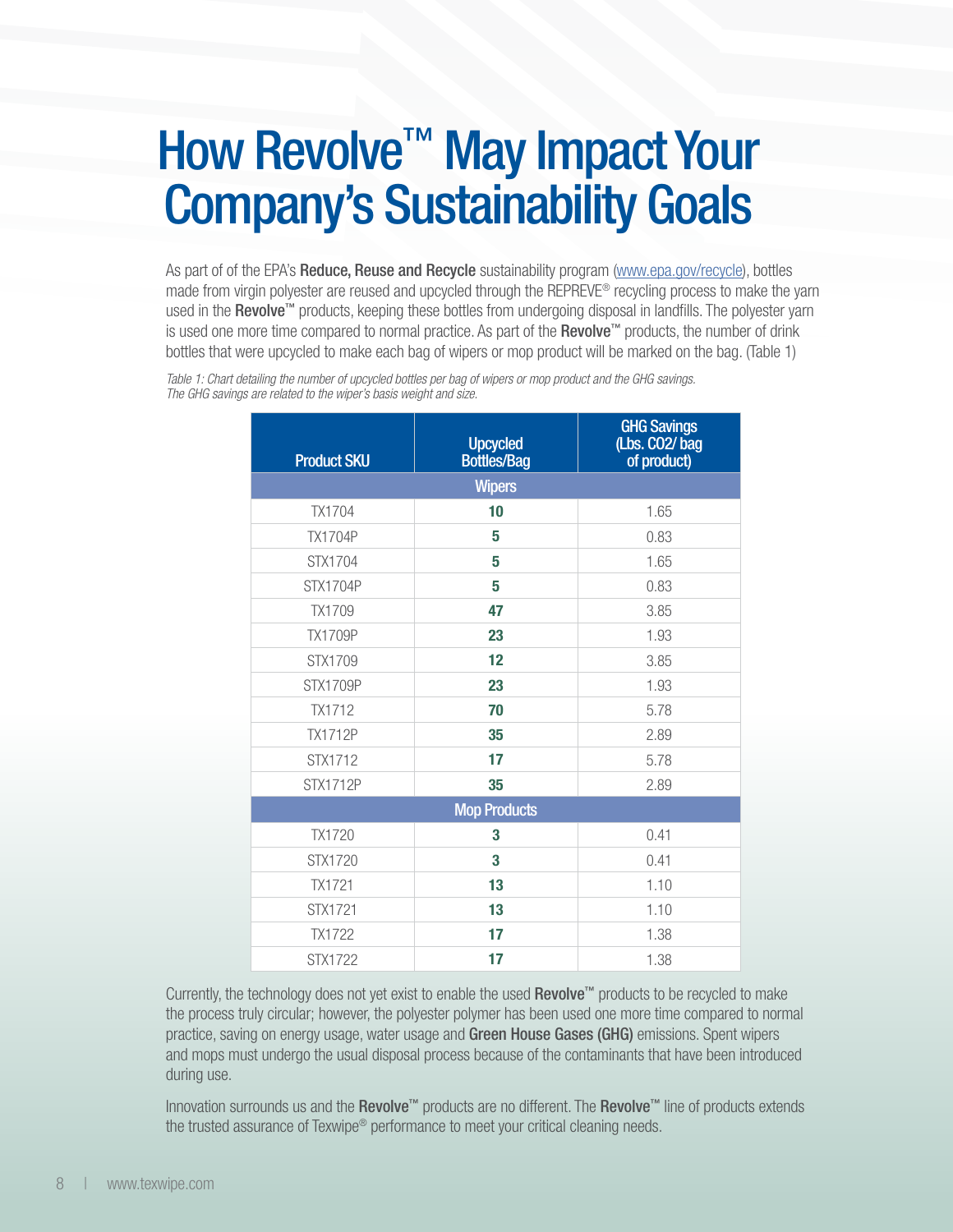### Revolve™ Product Offering

| <b>Product</b><br><b>SKU</b> | <b>Description</b>                                                                       | <b>Packaging</b>                                             | <b>Total</b><br>Bags/<br><b>Case</b> |  |  |
|------------------------------|------------------------------------------------------------------------------------------|--------------------------------------------------------------|--------------------------------------|--|--|
| <b>WIPERS</b>                |                                                                                          |                                                              |                                      |  |  |
| <b>Non-Sterile</b>           |                                                                                          |                                                              |                                      |  |  |
| <b>TX1704</b>                | $4''$ x $4''$ (10 cm x 10 cm) dry                                                        | 100 wipers/bag, double-bagged                                | 20                                   |  |  |
| <b>TX1709</b>                | 9" x 9" (23 cm x 23 cm) dry                                                              | 100 wipers/bag, double-bagged                                | 10                                   |  |  |
| <b>TX1712</b>                | 12" x 12" (31 cm x 31 cm) dry                                                            | 100 wipers/bag, double-bagged                                | 10                                   |  |  |
| <b>TX1704P</b>               | $4"$ x $4"$ (10 cm x 10 cm) pre-wetted<br>with USP-Grade 70% IPA/30% DI water            | 50 wipers/bag, double-bagged                                 | 8                                    |  |  |
| <b>TX1709P</b>               | 9" x 9" (23 cm x 23 cm) pre-wetted<br>with USP-Grade 70% IPA/30% DI water                | 50 wipers/bag, double-bagged                                 | 4                                    |  |  |
| <b>TX1712P</b>               | 12" x 12" (31 cm x 31 cm) pre-wetted<br>with USP-Grade 70% IPA/30% DI water              | 50 wipers/bag, double-bagged                                 | 4                                    |  |  |
| <b>WIPERS</b>                |                                                                                          |                                                              |                                      |  |  |
|                              | <b>Sterile</b>                                                                           |                                                              |                                      |  |  |
| STX1704                      | 4" x 4" (10 cm x 10 cm) dry, sterile                                                     | 50 wipers/bag (2 inner bags of<br>50 wipers), triple-bagged  | 50                                   |  |  |
| STX1709                      | 9" x 9" (23 cm x 23 cm) dry, sterile                                                     | 100 wipers/bag (4 inner bags of<br>25 wipers), triple-bagged | 5                                    |  |  |
| STX1712                      | 12" x 12" (31 cm x 31 cm) dry, sterile                                                   | 100 wipers/bag (4 inner bags of<br>25 wipers), triple-bagged | 5                                    |  |  |
| <b>STX1704P</b>              | $4"$ x $4"$ (10 cm x 10 cm) pre-wetted with<br>USP-Grade 70% IPA/30% DI water, sterile   | 50 wipers/bag, triple-bagged                                 | 4                                    |  |  |
| <b>STX1709P</b>              | $9''$ x $9''$ (23 cm x 23 cm) pre-wetted with<br>USP-Grade 70% IPA/30% DI water, sterile | 50 wipers/bag, triple-bagged                                 | 4                                    |  |  |
| <b>STX1712P</b>              | 12" x 12" (31 cm x 31 cm) pre-wetted<br>with USP-Grade 70% IPA/30% DI water, sterile     | 50 wipers/bag, triple-bagged                                 | $\overline{4}$                       |  |  |
| <b>MOPS</b>                  |                                                                                          |                                                              |                                      |  |  |
| <b>Non-Sterile</b>           |                                                                                          |                                                              |                                      |  |  |
| TX1720                       | Mini Alpha Mop Cover                                                                     | 10 covers/bag, double-bagged                                 | 10                                   |  |  |
| <b>TX1721</b>                | Alpha Mop Cover                                                                          | 10 covers/bag, double-bagged                                 | 10                                   |  |  |
| TX1722                       | Beta Style Head Refill                                                                   | 1 mop/bag, double-bagged                                     | 6                                    |  |  |
| <b>MOPS</b>                  |                                                                                          |                                                              |                                      |  |  |
| <b>Sterile</b>               |                                                                                          |                                                              |                                      |  |  |
| STX1720                      | Sterile Mini Alpha Mop Cover, sterile                                                    | 10 covers/bag, triple-bagged                                 | 10                                   |  |  |
| STX1721                      | Sterile Alpha Mop Cover, sterile                                                         | 10 covers/bag, triple-bagged                                 | 10                                   |  |  |
| STX1722                      | Sterile Beta Head Refill, sterile                                                        | 1 mop/bag, triple-bagged                                     | 6                                    |  |  |

For Technical Data Sheet click here.

For more information go to www.texwipe.com/revolve